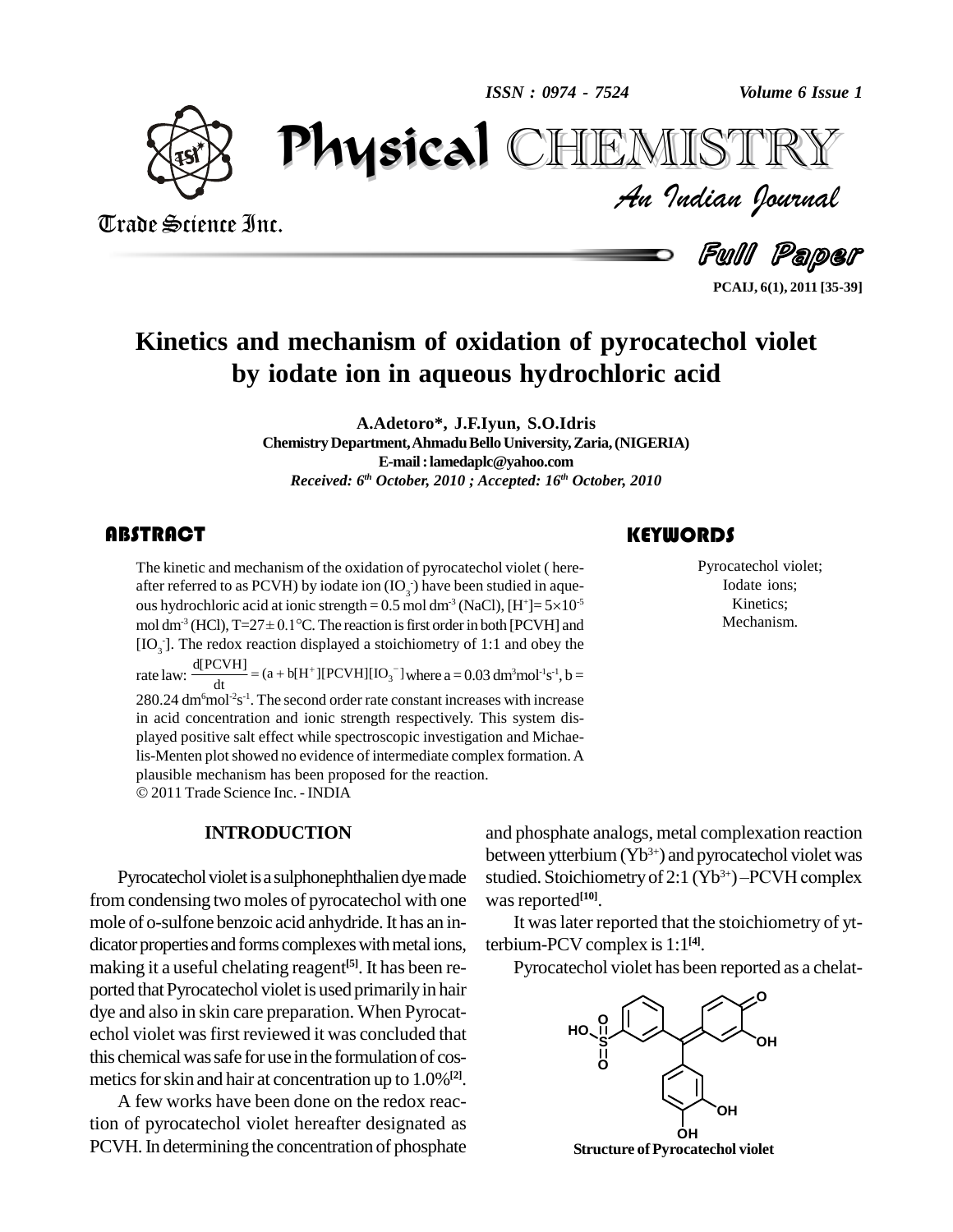# Full Paper

ing agent for cupric ions in the characterization of liposomal membrane permeability<sup>[12]</sup>. After cupric ions was were added to PCVH liposomes, free PCVH turned into its chelate (PCVH-Cu) and encapsulated PCVH was stable since liposomal membrane prevented metal ions from permeating. After the light scattering background of liposome and the absorbance of PCVH were eliminated by the first-order derivative spectrophotometric method, free PCVH in liposome suspensions could be determined without separation. Because PCVH release is relevant to liposomal membrane permeability, PCVH becomes a marker to characterize the membrane per meability.

It has been found that the kinetics of the iodideiodate reaction in acid medium have been of interest<br>due to the verious overall orders reported in literature<br>excess of 10-fold over the PCVH concentration at 27 $\pm$ due to the various overall orders reported in literature and due to its key role in a number of oscillatory reac-<br>pseudo-first order plots of the  $log(A, -A\infty)$  versus time tion **[7]**.

Given the importance of pyrocatechol violet as an indicator and part of skin care formulation, adequate understanding of the mechanism of its redox reaction is important for extending it uses. We herein report our finding on the redox reaction of pyrocatechol violet with iodate ion.

#### **EXPERIMENTAL**

tion of PCVH and iodate ions were prepared by dissolving a known amount of each reagent and making The ef up to a known solution volume with distilled water. The  $\lambda_{\text{max}}$  (440nm) for PCVH was determined by reading the electronic spectrum of the solution of PCVH in the wavelength range 400-550nm.

A stock solution of hydrochloric acid was made by diluting commercial acid  $(36\%$ , specific gravity 1.8) and standardizing the solution using trioxocarbonate (IV). Stock solutions of sodium chloride, magnesium chloride, calcium chloride, sodium nitrate, and sodium sulphate were prepared and standardized gravimetrically.

#### **Stoichiometry**

The stoichiometry of the reaction was determined The *I* of the reaction<br>*I* itrations us<br>*I* indian *Iournal*<br>*I Indian Journal* by spectrophotometric titrations using the mole ratio method. The reaction mixture containing  $[PCVH] =$  reaction. by spectrophot<br>method. The re<br>4×10<sup>-5</sup> mol dm  $4\times10^{-5}$  mol dm<sup>-3</sup> and varied concentration of Iodate ion

Physical CHEMISTRY

at [H+]=  $5\times10^3$  mol dm<sup>-3</sup>and I = 0.50 mol dm<sup>-3</sup> (NaCl) were allowed to stand until the reaction went to completion. The absorbance of the solutions was measure until the completion of the reaction as indicated by steady absorbance value over a period of two days **[11]**. The absorbances of the solutions were then measured at 440nm.The stoichiometrywas evaluated fromthe plot of absorbance versus [PCVH]/[IO $_3$ ].

#### **Kinetic measurement**

The rate of the reaction of PCVH with iodate ions was studied by observing the decrease in absorbance of PCVH at 440nm on aCorning 252 colorimeter.All kinetic measurements were carried out under pseudo-<br>first order conditions with iodate ions concentration in<br>excess of 10-fold over the PCVH concentration at 27± first order conditions with iodate ions concentration in first order conditions with iodate ions concentration in<br>excess of 10-fold over the PCVH concentration at  $27\pm$ <br>0.1°C and 0.50 mol dm<sup>-3</sup> (NaCl) ionic strength. The excess of 10-fold over the PCVH concentration at 27 $\pm$ <br>0.1°C and 0.50 mol dm<sup>-3</sup> (NaCl) ionic strength. The<br>pseudo-first order plots of the log(A<sub>t</sub>-A $\infty$ ) versus time were made. From the gradient of the plots, the pseudofirst order rate constant,  $k_{obs}$ , were determined. The second-order rate constant,  $k_2$ , were obtained from  $k_{obs}$ <br>as  $k_{obs}/[IO_3]$ , (TABLE 1). as  $k_{obs}$  [IO<sub>3</sub>], (TABLE 1).

#### **Acid dependence**

All reagents used were Analar grade. Stock solu-<br>  $\frac{\text{kept constant. The reaction was carried out at } 27^{\circ}\text{C}}{\text{and L=0.50 mol dm}^3(\text{MeCl})$  (TABLE 1) The influence of  $[H^+]$  on the reaction rate was investigated using hydrochloric acid in the range (1.0- The influence of [H<sup>+</sup>] on the reaction rate was investigated using hydrochloric acid in the range (1.0-<br>14.0)×10<sup>-3</sup> mol dm<sup>-3</sup> while the [PCVH] and [IO<sub>3</sub>] were vestigated using hydrochloric acid in the range (1.0-<br>14.0)×10<sup>-3</sup> mol dm<sup>-3</sup> while the [PCVH] and [IO<sub>3</sub><sup>-</sup>] were<br>kept constant. The reaction was carried out at 27°C and  $I = 0.50$  mol dm<sup>-3</sup> (NaCl), (TABLE 1).

### **The effect of ionic strength**

The effect of ionic strength on the rate of the reaction was investigated in the I =  $(1.0-8.0)\times10$  mol dm<sup>-3</sup> (NaCl) while the concentrations of the other reagents were kept constant (TABLE 1).

#### **RESULTS**

The stoichiometry of this reaction using mole/ratio concept wasfound to be in ratio of 1:1 with respect to both [PCVH] and  $[IO<sub>3</sub>$ ].

#### **Kinetics measurement**

The pseudo-first order plots of  $log(A, A\infty)$  versus time for the reaction were linear for about 70% of the reaction. The linearity of these plots shows that this reaction isfirst order with respect to [PCVH]. The plot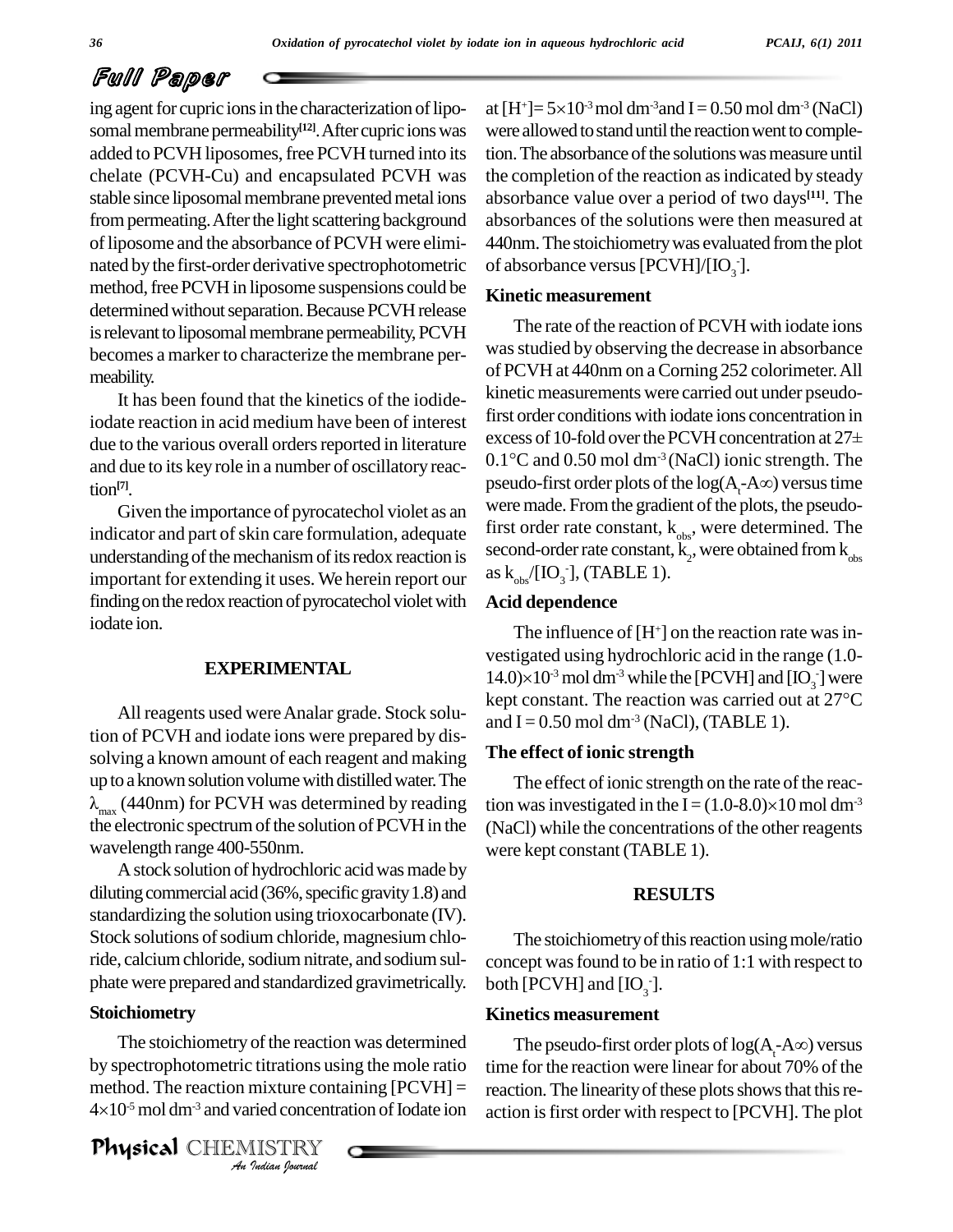# Full Paper

| $\mathbf{I} = 0.50$ mol dm <sup>o</sup> (NaCl), $\mathbf{I} = 27 \pm 0.1$ °C and $\mathbf{\lambda}_{\text{max}}$ |                                                      |                                                    |                                                      |                                  |  |
|------------------------------------------------------------------------------------------------------------------|------------------------------------------------------|----------------------------------------------------|------------------------------------------------------|----------------------------------|--|
| $\overline{10}^3$ [IO <sub>3</sub> ]<br>$\pmod{dm^2}$                                                            | $10^{3}$ [H <sup>+</sup> ]<br>$(mod \text{ }dm^{3})$ | $10$ [I]<br>$\left(\text{mol}\,\text{dm}^3\right)$ | $\overline{10^3}$ $\overline{k}_{obs}$<br>$(s^{-1})$ | k <sub>2</sub><br>$(dm3mol-1s-1$ |  |
| 4.0                                                                                                              | 5.0                                                  | 5.0                                                | 5.52                                                 | 1.38                             |  |
| 4.8                                                                                                              | 5.0                                                  | 5.0                                                | 6.41                                                 | 1.33                             |  |
| 5.6                                                                                                              | 5.0                                                  | 5.0                                                | 7.73                                                 | 1.38                             |  |
| 6.4                                                                                                              | 5.0                                                  | 5.0                                                | 8.99                                                 | 1.40                             |  |
| 7.2                                                                                                              | 5.0                                                  | 5.0                                                | 9.87                                                 | 1.37                             |  |
| 8.0                                                                                                              | 5.0                                                  | 5.0                                                | 11.18                                                | 1.39                             |  |
| 8.8                                                                                                              | 5.0                                                  | 5.0                                                | 12.28                                                | 1.39                             |  |
| 9.6                                                                                                              | 5.0                                                  | 5.0                                                | 13.37                                                | 1.39                             |  |
| 6.4                                                                                                              | $1.0\,$                                              | 5.0                                                | 1.72                                                 | 0.27                             |  |
| 6.4                                                                                                              | 3.0                                                  | 5.0                                                | 6.08                                                 | 0.95                             |  |
| 6.4                                                                                                              | 5.0                                                  | 5.0                                                | 9.02                                                 | 1.41                             |  |
| 6.4                                                                                                              | 7.0                                                  | 5.0                                                | 12.20                                                | 1.90                             |  |
| 6.4                                                                                                              | 9.0                                                  | 5.0                                                | 17.27                                                | 2.69                             |  |
| 6.4                                                                                                              | 12.0                                                 | 5.0                                                | 21.49                                                | 3.35                             |  |
| 6.4                                                                                                              | 14.0                                                 | 5.0                                                | 25.33                                                | 3.95                             |  |
| 6.4                                                                                                              | 5.0                                                  | 1.0                                                | 6.84                                                 | 1.06                             |  |
| 6.4                                                                                                              | 5.0                                                  | 2.0                                                | 7.23                                                 | 1.13                             |  |
| 6.4                                                                                                              | 5.0                                                  | 3.0                                                | 8.06                                                 | 1.25                             |  |
| 6.4                                                                                                              | 5.0                                                  | 4.0                                                | 8.33                                                 | 1.30                             |  |
| 6.4                                                                                                              | 5.0                                                  | 5.0                                                | 8.99                                                 | 1.40                             |  |
| 6.4                                                                                                              | 5.0                                                  | 6.0                                                | 9.43                                                 | 1.47                             |  |
| 6.4                                                                                                              | 5.0                                                  | 7.0                                                | 9.65                                                 | 1.50                             |  |
| 6.4                                                                                                              | 5.0                                                  | 8.0                                                | 10.74                                                | 1.67                             |  |

**TABLE1 :Pseudo-first order and secondorder rate constant**  $\bf{TABLE 1:}$  Pseudo-first order and second order rate constant  $\bf{T}$  for the reaction of PCV and  $\bf{IO_3.At}$  [PCVH]=4×10<sup>-5</sup> mol dm<sup>-3</sup>, or **I ABLE 1** : Pseudo-first order and second order rate constant TABLE<br>for the reaction of PCV and IO<sub>3</sub>. At [PCVH]=4×10<sup>-s</sup> mol dm<sup>-3</sup>, order rate <br>I = 0.50 mol dm<sup>-3</sup> (NaCl), T = 27 ± 0.1°C and  $\lambda_{\text{max}}$ =440nm with IO<sub></sub>

of  $\log k_{\text{obs}}$  versus  $\log [IO_{3}]$  gave a slope of 1.02 with [PCVF correlation  $R^2 = 99.7\%$  indicating first order with respect to  $[IO_{3}]$  (Figure 1). The overall rate law for this reaction can therefore be given as:<br> $\frac{1}{2}$ 6.4 5.0 4.0 8.33 1.30 6.4 5.0 5.0 8.99 1.40 6.4 5.0 6.0 9.43 1.47 6.4 5.0 7.0 9.65 1.50 6.4 5.0 8.0 10.74 1.67

$$
\frac{d[IO_3^-]}{dt} = k_2[PCVH][IO_3^-]
$$
 (1)

#### **Effect of hydrogen Ion on the rate**

The result in TABLE 1 shows that the rate constant increases with increase in  $[H^+]$ . Plot of log  $k_{obs}$  against  $log[H^+]$  gave a slope of 0.94 with correlation  $R^2 = 98\%$ indicating that the reaction is first order with respect to  $[H^+]$  (Figure 3). Plot of k<sub>2</sub> (second-order rate constant of acid dependence) versus  $[H^+]$  gave a linear plot with an intercept(Figure 4).The acid dependence rate con stant can be represented by the equation.

$$
K_2 = a + b[H^+]
$$
 (2)

Substituting eq.  $(2)$  into  $(1)$ 

| <b>TABLE 2: Dependence of observed first order and second</b>                                                                                                  |  |
|----------------------------------------------------------------------------------------------------------------------------------------------------------------|--|
| order rate constant for redox reaction of pyrocatechol violet                                                                                                  |  |
| with IO <sub>2</sub> on cation and anion concentration $[PCVH] = 4 \times 10^{-7}$                                                                             |  |
| <sup>5</sup> mol dm <sup>-3</sup> , [IO <sub>2</sub> ] = 6.4×10 <sup>-3</sup> mol dm <sup>-3</sup> , [H <sup>+</sup> ] = $5\times10^{-3}$ mol dm <sup>-3</sup> |  |

| $10^3$ [Mg <sup>2+</sup> ] (mol dm <sup>-3</sup> )             | $10^3$ k <sub>obs</sub> (s <sup>-1</sup> ) | $k_2$ (dm <sup>3</sup> mol <sup>-1</sup> s <sup>-1</sup> ) |
|----------------------------------------------------------------|--------------------------------------------|------------------------------------------------------------|
| 80                                                             | 8.88                                       | 1.38                                                       |
| 120                                                            | 9.04                                       | 1.41                                                       |
| 160                                                            | 8.88                                       | 1.38                                                       |
| $10^3$ [Ca <sup>2+</sup> ] (mol dm <sup>-3</sup> )             |                                            |                                                            |
| 100                                                            | 9.02                                       | 1.41                                                       |
| 120                                                            | 8.88                                       | 1.39                                                       |
| 160                                                            | 9.21                                       | 1.44                                                       |
| $10^3$ [NO <sub>3</sub> ] (mol dm <sup>-3</sup> )              |                                            |                                                            |
| 80                                                             | 8.22                                       | 1.28                                                       |
| 120                                                            | 7.73                                       | 1.20                                                       |
| 160                                                            | 7.23                                       | 1.13                                                       |
| $10^3$ [SO <sub>4</sub> <sup>2</sup> ] (mol dm <sup>-3</sup> ) |                                            |                                                            |
| 40                                                             | 3.29                                       | 0.59                                                       |
| 80                                                             | 1.91                                       | 0.29                                                       |
| 100                                                            | 1.42                                       | 0.22                                                       |

The rate equation can be written:<br>  $\sum$ 

The rate equation can be written:<br>  $\frac{d[IO_3^-]}{dt} = (a + b[H^+])[PCVH][IO_3^-]$  (3)

where  $a = 0.03$  dm<sup>3</sup>mol<sup>-1</sup>s<sup>-1</sup>,  $b = 280.24$  dm<sup>6</sup>mol<sup>-2</sup>s<sup>-1</sup>

## **Effect of ionic strength**

Ionic strength was varied from  $(1.0-8.0)\times10$  mol dm-3 (NaCl) at constant concentration of iodate ions, [PCVH] and hydrogen ions concentration.The rate of reaction wasfound to increase with increase in ionic strength. The plot of  $\log k$ , versus  $\sqrt{I}$  gives a slope=0.34.

## **DISCUSSION**

The stoichiometry obtained in this work is ratio 1:1. Hence the overall equation for the title reaction can be. written as,  $\mathbf{H}^+ + \mathbf{H}^+ \rightarrow \text{product}$  (4)

$$
PCVH + IO3 + H+ \to product
$$
 (4)

*An*what has been reported in the reaction between io- *India*<br>*Indian*<br>*IISTRY*<br>*IISTRY*<br>*Indian Iournal* Kinetics studies of the reaction showed that the reaction is first order with respect to PCVH concentration and  $IO_3$  concentration. This is consistence with date and 1,3-dihydroxylbenzene in aqueous perchloric acidmedium**[8]**.

oxidation are borne by the reactive oxyiodine species<br>  $\mathbf{P}_{\text{A}}$ It has been reported that the bulk of iodate-based

**Physical CHEMISTRY**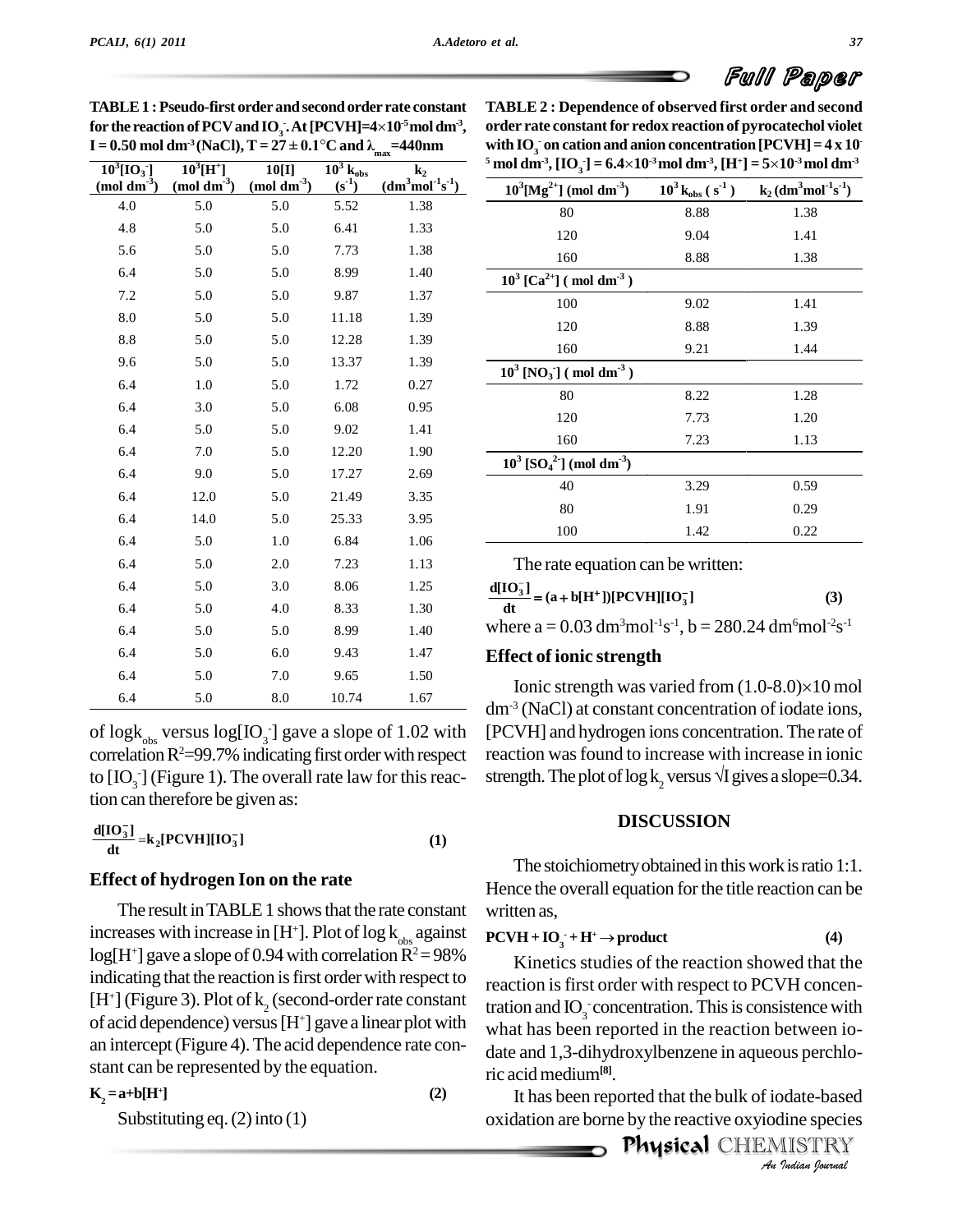

 $_{\text{obs}}$  **versus**  $\log$   $[\text{IO}_{\text{3}}]$ 





 $HIO_2$ ,  $IO_2$ , and  $HOI$  as well as molecular iodine,  $I_2^{[3,9]}$ . These species can be generated in acidic iodate condition and the rate of iodate oxidations are usually controlled by the rate at which these reactive species are generated. Investigations of Briggs-Rauscher and Brayliebhafsky reaction have suggested that the nucleophilic species is the trace amount of iodide ions that are contained in normal iodate solution **[1]**.

$$
IO3H + H \implies IO+(OH)2 \tag{5}
$$

$$
IO^{+}(OH)2 + I• \longrightarrow I2O(OH)2
$$
 (6)

*I<sub>2</sub>O(OH)<sub>2</sub>*<br>*S* formed abo<br>nining step to<br>*I* HOI<sup>[9]</sup>.<br>*IISTRY* The  $H_2I_2O_3$  species formed above can then break spect to down in the rate-determining step to produce the reactive species,  $HIO<sub>2</sub>$ , and  $HOI<sup>[9]</sup>$ .

Physical CHEMISTRY



Figure 1 : Plot of log k<sub>obs</sub> versus log [IO<sub>3</sub>] Figure 2 : Plot of 1/k<sub>obs</sub> (s) versus 1/ [IO<sub>3</sub>] (dm<sup>3</sup> mol<sup>1</sup>)



Figure 3 : Plot of log k<sub>obs</sub> versus log [H<sup>+</sup>] Figure 4 : Plot of k<sub>2</sub>dm<sup>3</sup>mol<sup>-1</sup>s<sup>-1</sup> versus [H<sup>+</sup>] mol dm<sup>-3</sup>

After the oxidation product has been formed, the iodide produced is fed back into the reaction medium to facilitate further oxidation of the reaction species. With this, we may accept iodiuos acid as a viable oxidant, it, however, rapidly reacts with iodide to produce more hypoiodous acid **[3]**.

The acid dependence studies showed a non-zero intercept when k<sub>2</sub> was plotted against [H<sup>+</sup>]. A graph of this nature indicates that there are two pathways prior to the rate determining steps: the protonated path and the unprotonated path<sup>[6,11]</sup>. Also, the first order with respect to  $[H^+]$  obtained in this work is in consistence with already reported redox reaction between  $IO_{3}^-$  and 1,3-dihyroxylbenzene **[8]**.